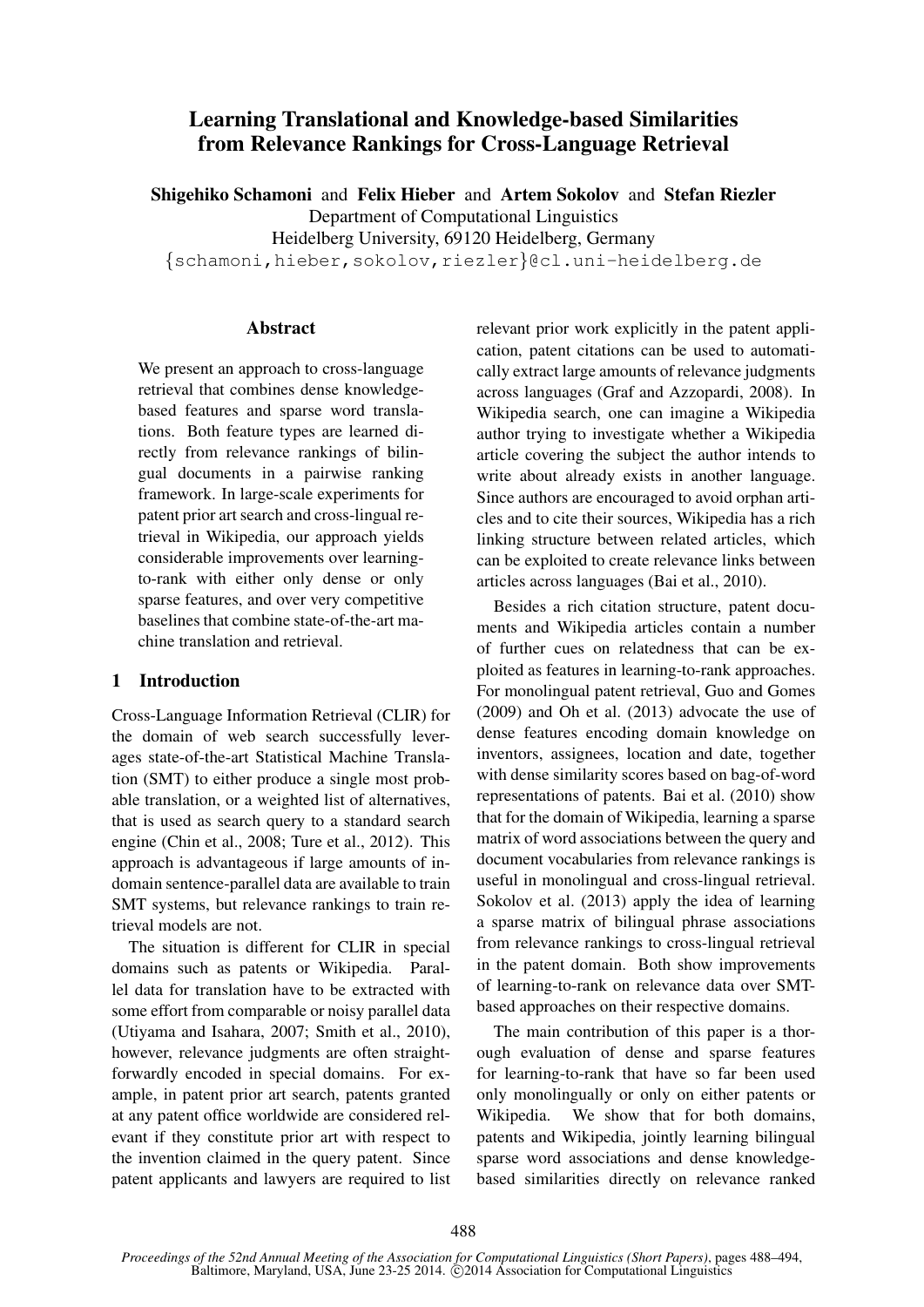data improves significantly over approaches that use either only sparse or only dense features, and over approaches that combine query translation by SMT with standard retrieval in the target language. Furthermore, we show that our approach can be seen as supervised model combination that allows to combine SMT-based and rankingbased approaches for further substantial improvements. We conjecture that the gains are due to orthogonal information contributed by domainknowledge, ranking-based word associations, and translation-based information.

## 2 Related Work

CLIR addresses the problem of translating or projecting a query into the language of the document repository across which retrieval is performed. In a *direct translation* approach (DT), a state-of-theart SMT system is used to produce a single best translation that is used as search query in the target language. For example, Google's CLIR approach combines their state-of-the-art SMT system with their proprietary search engine (Chin et al., 2008).

Alternative approaches avoid to solve the hard problem of word reordering, and instead rely on token-to-token translations that are used to project the query terms into the target language with a probabilistic weighting of the standard term tfidf scheme. Darwish and Oard (2003) termed this method the *probabilistic structured query* approach (PSQ). The advantage of this technique is an implicit query expansion effect due to the use of probability distributions over term translations (Xu et al., 2001). Ture et al. (2012) brought SMT back into this paradigm by projecting terms from  $n$ -best translations from synchronous context-free grammars.

*Ranking approaches* have been presented by Guo and Gomes (2009) and Oh et al. (2013). Their method is a classical learning-to-rank setup where pairwise ranking is applied to a few hundred dense features. Methods to learn sparse word-based translation correspondences from supervised ranking signals have been presented by Bai et al. (2010) and Sokolov et al. (2013). Both approaches work in a cross-lingual setting, the former on Wikipedia data, the latter on patents.

Our approach extends the work of Sokolov et al. (2013) by presenting an alternative learningto-rank approach that can be used for supervised model combination to integrate dense and sparse features, and by evaluating both approaches on cross-lingual retrieval for patents and Wikipedia. This relates our work to supervised model merging approaches (Sheldon et al., 2011).

## 3 Translation and Ranking for CLIR

SMT-based Models. We will refer to DT and PSQ as SMT-based models that translate a query, and then perform monolingual retrieval using BM25. Translation is agnostic of the retrieval task.

Linear Ranking for Word-Based Models. Let  $\mathbf{q} \in \{0,1\}^Q$  be a query and  $\mathbf{d} \in \{0,1\}^D$  be a document where the  $j<sup>th</sup>$  vector dimension indicates the occurrence of the  $j<sup>th</sup>$  word for dictionaries of size Q and D. A linear ranking model is defined as

$$
f(\mathbf{q}, \mathbf{d}) = \mathbf{q}^{\top} W \mathbf{d} = \sum_{i=1}^{Q} \sum_{j=1}^{D} q_i W_{ij} d_j,
$$

where  $W \in \mathbb{R}^{Q \times D}$  encodes a matrix of rankingspecific word associations (Bai et al., 2010) . We optimize this model by pairwise ranking, which assumes labeled data in the form of a set  $R$  of tuples  $({\bf q},{\bf d}^+,{\bf d}^-)$ , where  ${\bf d}^+$  is a relevant (or higher ranked) document and  $d^-$  an irrelevant (or lower ranked) document for query q. The goal is to find a weight matrix  $W$  such that an inequality  $f(\mathbf{q}, \mathbf{d}^+) > f(\mathbf{q}, \mathbf{d}^-)$  is violated for the fewest number of tuples from  $R$ . We present two methods for optimizing  $W$  in the following.

Pairwise Ranking using Boosting (BM). The Boosting-based Ranking baseline (Freund et al., 2003) optimizes an exponential loss:

$$
\mathcal{L}_{exp} = \sum_{(\mathbf{q},\mathbf{d}^+, \mathbf{d}^-) \in \mathcal{R}} \mathcal{D}(\mathbf{q},\mathbf{d}^+, \mathbf{d}^-) e^{f(\mathbf{q},\mathbf{d}^-) - f(\mathbf{q},\mathbf{d}^+)},
$$

where  $\mathcal{D}(\mathbf{q}, \mathbf{d}^+, \mathbf{d}^-)$  is a non-negative importance function on tuples. The algorithm of Sokolov et al. (2013) combines batch boosting with bagging over a number of independently drawn bootstrap data samples from  $R$ . In each step, the single word pair feature is selected that provides the largest decrease of  $\mathcal{L}_{exp}$ . The found corresponding models are averaged. To reduce memory requirements we used random feature hashing with the size of the hash of 30 bits (Shi et al., 2009). For regularization we rely on early stopping.

Pairwise Ranking with SGD (VW). The second objective is an  $\ell_1$ -regularized hinge loss:

$$
\mathcal{L}_{hng} = \sum_{(\mathbf{q},\mathbf{d}^+, \mathbf{d}^-)\in \mathcal{R}} \left( f(\mathbf{q},\mathbf{d}^+) - f(\mathbf{q},\mathbf{d}^-) \right)_+ + \lambda ||W||_1,
$$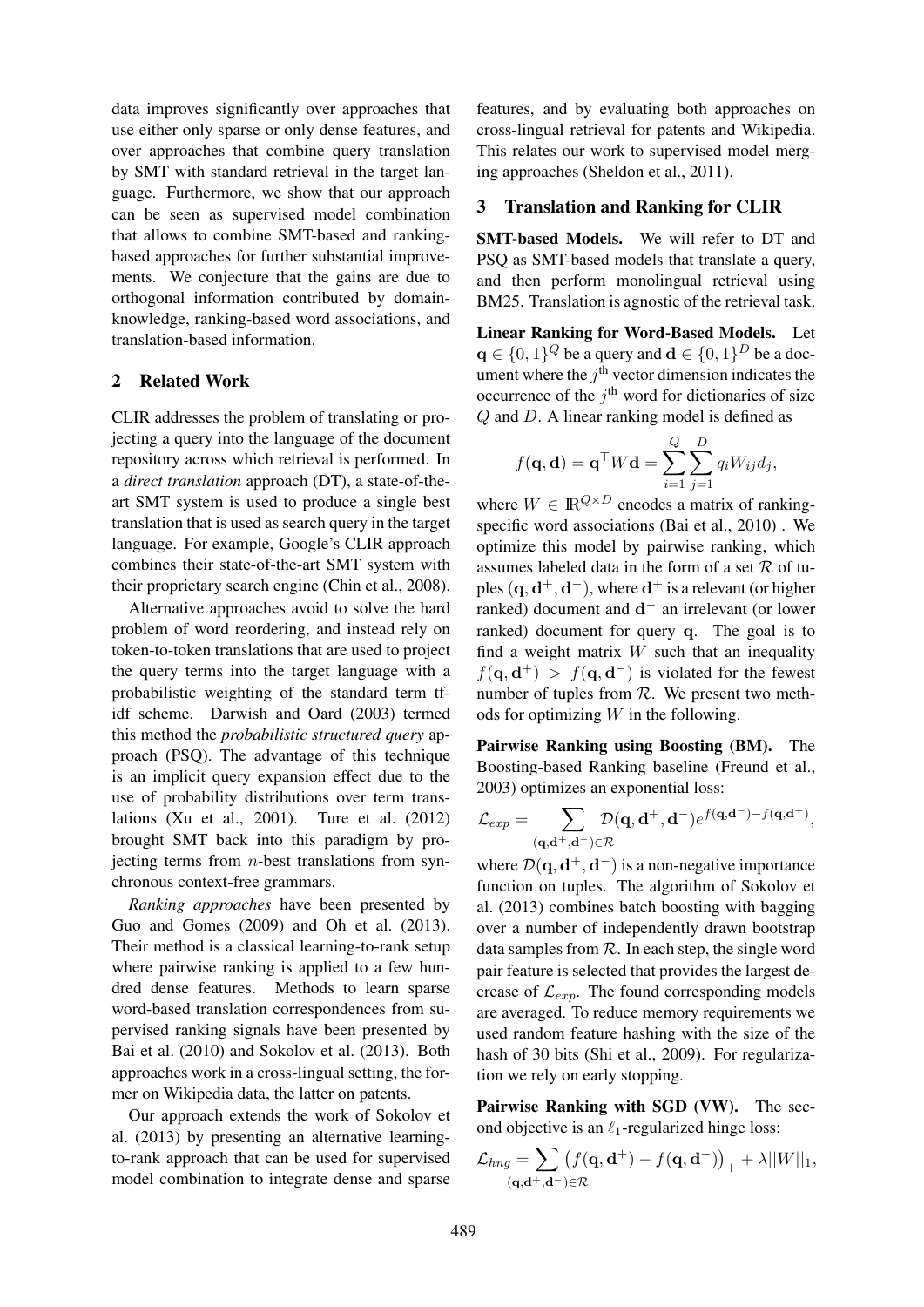where  $(x)_+$  = max $(0, 1 - x)$  and  $\lambda$  is the regularization parameter. This newly added model utilizes the standard implementation of online SGD from the Vowpal Wabbit (VW) toolkit (Goel et al., 2008) and was run on a data sample of 5M to 10M tuples from  $R$ . On each step,  $W$  is updated with a scaled gradient vector  $\nabla_W \mathcal{L}_{h n q}$  and clipped to account for  $\ell_1$ -regularization. Memory usage was reduced using the same hashing technique as for boosting.

Domain Knowledge Models. Domain knowledge features for patents were inspired by Guo and Gomes (2009): a feature fires if two patents share similar aspects, e.g. a common inventor. As we do not have access to address data, we omit geolocation features and instead add features that evaluate similarity w.r.t. patent classes extracted from IPC codes. Documents within a patent section, i.e. the topmost hierarchy, are too diverse to provide useful information but more detailed classes and the count of matching classes do.

For Wikipedia, we implemented features that compare the relative length of documents, number of links and images, the number of common links and common images, and Wikipedia categories: Given the categories associated with a foreign query, we use the language links on the Wikipedia category pages to generate a set of "translated" English categories S. The Englishside category graph is used to construct sets of super- and subcategories related to the candidate document's categories. This expansion is done in both directions for two levels resulting in 5 category sets. The intersection between target set  $T_n$  and the source category set S reflects the category level similarity between query and document, which we calculate as a mutual containment score  $s_n = \frac{1}{2}$  $\frac{1}{2}(|S\cap T_n|/|S|+|S\cap T_n|/|T_n|)$  for  $n \in \{-2, -1, 0, +1, +2\}$  (Broder, 1997).

Optimization for these additional models including domain knowledge features was done by overloading the vector representation of queries q and documents d in the VW linear learner: Instead of sparse word-based features, q and d are represented by real-valued vectors of dense domainknowledge features. Optimization for the overloaded vectors is done as described above for VW.

# 4 Model Combination

Combination by Borda Counts. The baseline consensus-based voting Borda Count procedure

endows each voter with a fixed amount of voting points which he is free to distribute among the scored documents (Aslam and Montague, 2001; Sokolov et al., 2013). The aggregate score for two rankings  $f_1(\mathbf{q}, \mathbf{d})$  and  $f_2(\mathbf{q}, \mathbf{d})$  for all  $(\mathbf{q}, \mathbf{d})$ in the test set is then a simple linear interpolation:  $f_{agg}(\mathbf{q}, \mathbf{d}) = \kappa \frac{f_1(\mathbf{q}, \mathbf{d})}{\sum_{\mathbf{d}} f_1(\mathbf{q}, \mathbf{d})}$  $\frac{f_1(\mathbf{q},\mathbf{d})}{\mathbf{d}} + (1-\kappa)\frac{f_2(\mathbf{q},\mathbf{d})}{\sum_{\mathbf{d}}f_2(\mathbf{q},\mathbf{d})}$  $\frac{J_2(\mathbf{q}, \mathbf{u})}{d}$ . Parameter  $\kappa$  was adjusted on the dev set.

Combination by Linear Learning. In order to acquire the best combination of more than two models, we created vectors of model scores along with domain knowledge features and reused the VW pairwise ranking approach. This means that the vector representation of queries q and documents d in the VW linear learner is overloaded once more: In addition to dense domainknowledge features, we incorporate arbitrary ranking models as dense features whose value is the score of the ranking model. Training data was sampled from the dev set and processed with VW.

## 5 Data

Patent Prior Art Search (JP-EN). We use BoostCLIR<sup>1</sup>, a Japanese-English (JP-EN) corpus of patent abstracts from the MAREC and NTCIR data (Sokolov et al., 2013). It contains automatically induced relevance judgments for patent abstracts (Graf and Azzopardi, 2008): EN patents are regarded as relevant with level (3) to a JP query patent, if they are in a family relationship (e.g., same invention), cited by the patent examiner (2), or cited by the applicant (1). Statistics on the ranking data are given in Table 1. On average, queries and documents contain about 5 sentences.

Wikipedia Article Retrieval (DE-EN). The intuition behind our Wikipedia retrieval setup is as follows: Consider the situation where the German (DE) Wikipedia article on geological sea *stacks* does not yet exist. A native speaker of German with profound knowledge in geology intends to write it, naming it "*Brandungspfeiler*", while seeking to align its structure with the EN counterpart. The task of a CLIR engine is to return relevant EN Wikipedia articles that may describe the very same concept (*Stack (geology)*), or relevant instances of it (*Bako National Park*, *Lange Anna*). The information need may be paraphrased as a high-level definition of the topic. Since typically the first sentence of any Wikipedia article is such

<sup>1</sup>www.cl.uni-heidelberg.de/boostclir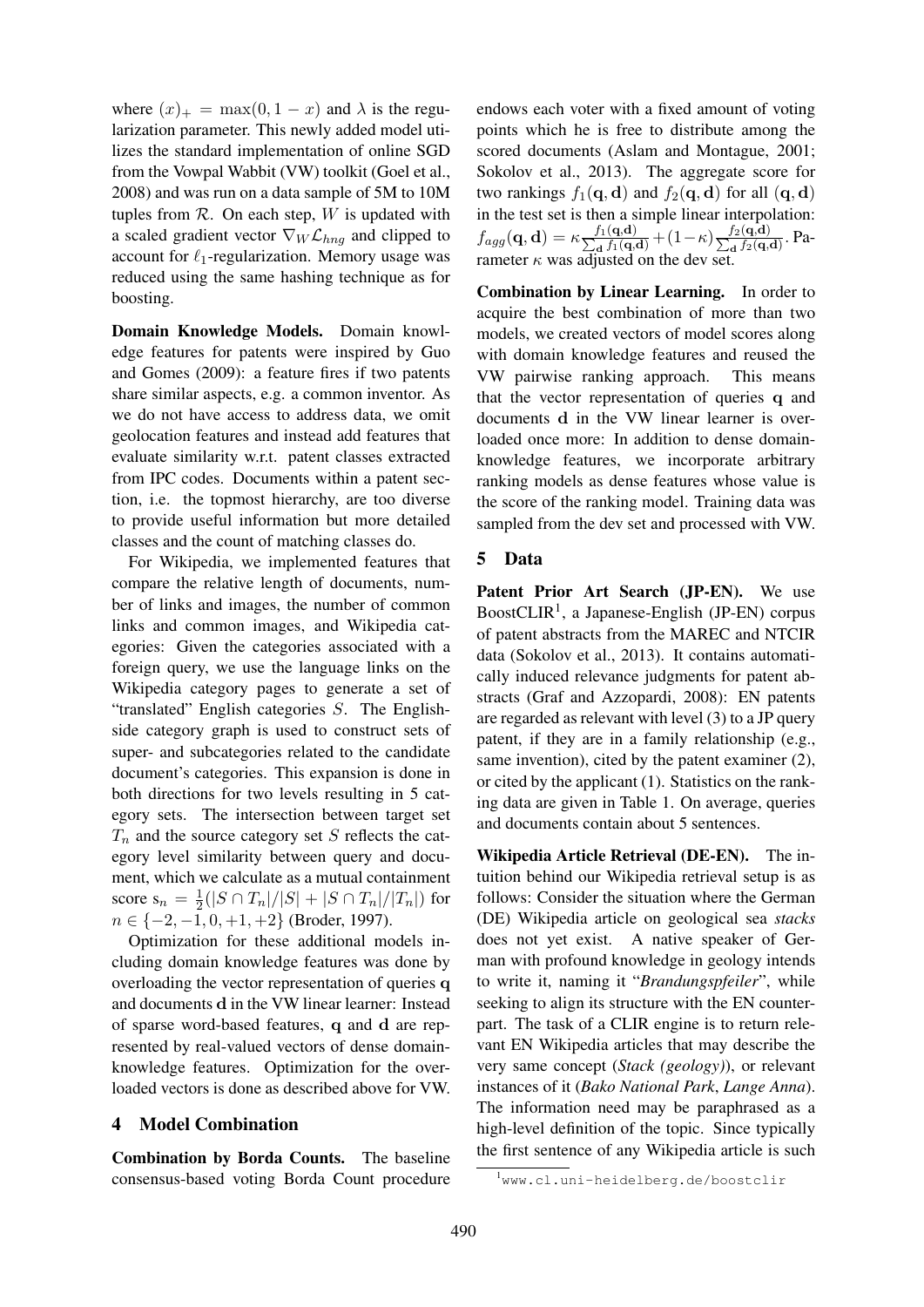|                          | $\#\mathbf{q}$ | $\#\mathbf{d}$ | $\#d^+/\mathbf{q}$ | $\#words/\mathbf{q}$ |
|--------------------------|----------------|----------------|--------------------|----------------------|
| Patents (JP-EN)          |                |                |                    |                      |
| train                    | 107.061        | 888.127        | 13.28              | 178.74               |
| dev                      | 2.000          | 100,000        | 13.24              | 181.70               |
| test                     | 2.000          | 100,000        | 12.59              | 182.39               |
| <b>Wikipedia (DE-EN)</b> |                |                |                    |                      |
| train                    | 225,294        | 1.226.741      | 13.04              | 25.80                |
| dev                      | 10,000         | 113,553        | 12.97              | 25.75                |
| test                     | 10,000         | 115,131        | 13.22              | 25.73                |

Table 1: Ranking data statistics: number of queries and documents, avg. number of relevant documents per query, avg. number of words per query.

a well-formed definition, this allows us to extract a large set of one sentence queries from Wikipedia articles. For example: "*Brandungspfeiler sind vor einer Kliffküste aufragende Felsentürme und vergleichbare Formationen, die durch Brandungserosion gebildet werden.*" <sup>2</sup> Similar to Bai et al. (2010) we induce relevance judgments by aligning DE queries with their EN counterparts ("mates") via the graph of inter-language links available in articles and Wikidata<sup>3</sup>. We assign relevance level  $(3)$ to the EN mate and level (2) to all other EN articles that link to the mate, *and* are linked by the mate. Instead of using all outgoing links from the mate, we only use articles with bidirectional links.

To create this data $4$  we downloaded XML and SQL dumps of the DE and EN Wikipedia from, resp., 22nd and 4th of November 2013. Wikipedia markup removal and link extraction was carried out using the Cloud9 toolkit<sup>5</sup>. Sentence extraction was done with NLTK<sup>6</sup>. Since Wikipedia articles vary greatly in length, we restricted EN documents to the first 200 words after extracting the link graph to reduce the number of features for BM and VW models. To avoid rendering the task too easy for literal keyword matching of queries about named entities, we removed title words from the German queries. Statistics are given in Table 1.

Preprocessing Ranking Data. In addition to lowercasing and punctuation removal, we applied Correlated Feature Hashing (CFH), that makes collisions more likely for words with close meaning (Bai et al., 2010). For patents, vocabularies contained 60k and 365k words for JP and EN. Filtering special symbols and stopwords reduced the JP vocabulary size to 50k (small enough not to resort to CFH). To reduce the EN vocabulary to a comparable size, we applied similar preprocessing *and* CFH with F=30k and k=5. Since for Wikipedia data, the DE and EN vocabularies were both large (6.7M and 6M), we used the same filtering and preprocessing as for the patent data before applying CFH with  $F=40k$  and  $k=5$  on both sides.

Parallel Data for SMT-based CLIR. For both tasks, DT and PSQ require an SMT baseline system trained on parallel corpora that are disjunct from the ranking data. A JP-EN system was trained on data described and preprocessed by Sokolov et al. (2013), consisting of 1.8M parallel sentences from the NTCIR-7 JP-EN PatentMT subtask (Fujii et al., 2008) and 2k parallel sentences for parameter development from the NTCIR-8 test collection. For Wikipedia, we trained a DE-EN system on 4.1M parallel sentences from Europarl, Common Crawl, and News-Commentary. Parameter tuning was done on 3k parallel sentences from the WMT'11 test set.

## 6 Experiments

Experiment Settings. The SMT-based models use cdec (Dyer et al., 2010). Word alignments were created with mgiza (JP-EN) and fast align (Dyer et al., 2013) (DE-EN). Language models were trained with the KenLM toolkit (Heafield, 2011). The JP-EN system uses a 5-gram language model from the EN side of the training data. For the DE-EN system, a 4-gram model was built on the EN side of the training data and the EN Wikipedia documents. Weights for the standard feature set were optimized using cdec's MERT (JP-EN) and MIRA (DE-EN) implementations (Och, 2003; Chiang et al., 2008). PSQ on patents reuses settings found by Sokolov et al. (2013); settings for Wikipedia were adjusted on its dev set ( $n=1000$ ,  $\lambda=0.4$ ,  $L=0$ ,  $C=1$ ).

Patent retrieval for DT was done by sentencewise translation and subsequent re-joining to form one query per patent, which was ranked against the documents using BM25. For PSQ, BM25 is computed on expected term and document frequencies.

For ranking-based retrieval, we compare several combinations of learners and features (Table 2). VW denotes a sparse model using word-based features trained with SGD. BM denotes a similar model trained using Boosting. DK denotes VW training of a model that represents queries q and documents d by dense domain-knowledge features instead of by sparse word-based vectors. In

 $^{2}$ de.wikipedia.org/wiki/Brandungspfeiler <sup>3</sup>www.wikidata.org/

<sup>4</sup>www.cl.uni-heidelberg.de/wikiclir

<sup>5</sup>lintool.github.io/Cloud9/index.html

<sup>6</sup>www.nltk.org/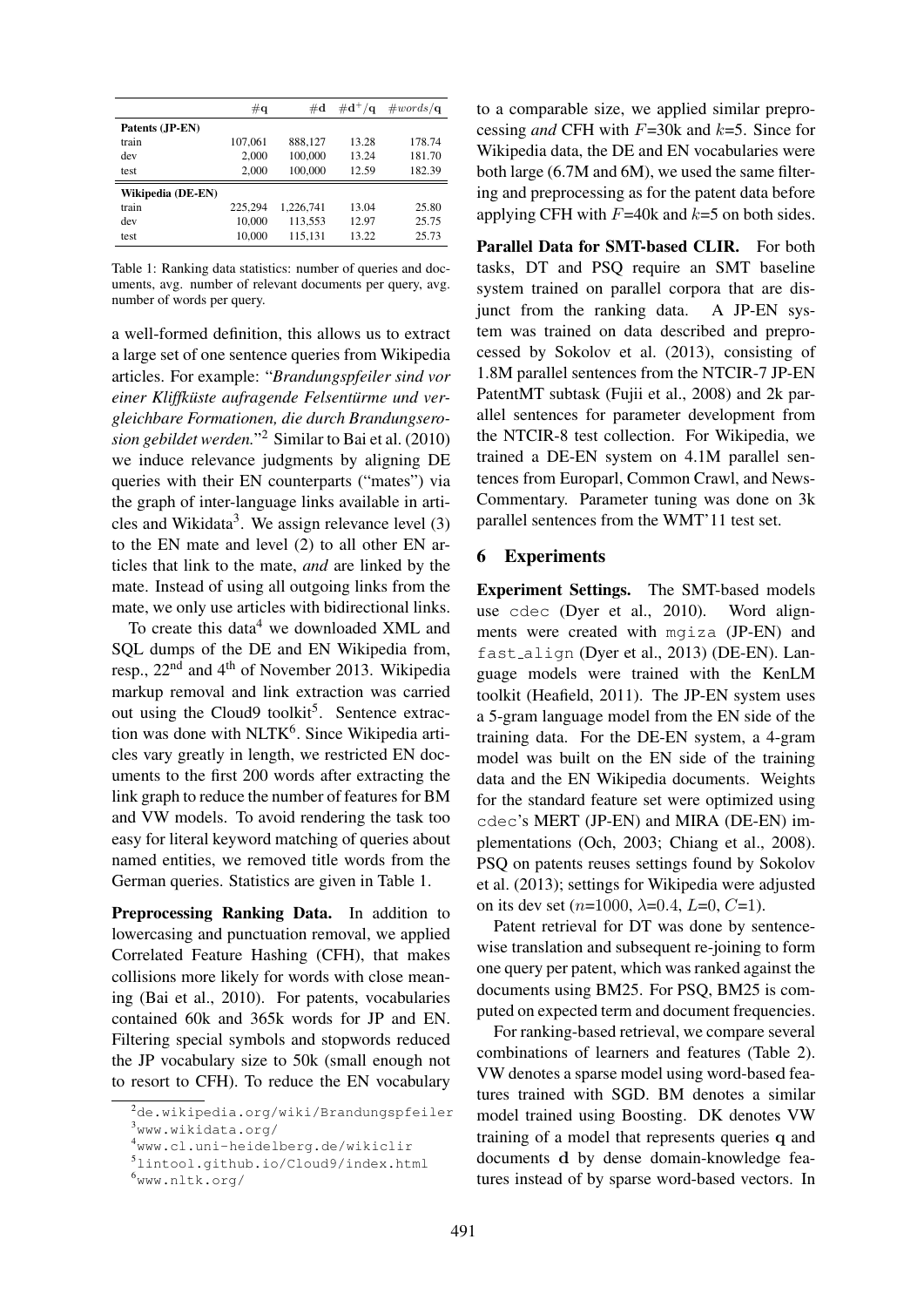order to simulate pass-through behavior of out-ofvocabulary terms in SMT systems, additional features accounting for source and target term identity were added to DK and BM models. The parameter  $\lambda$  for VW was found on dev set. Statistical significance testing was performed using the paired randomization test (Smucker et al., 2007).

*Borda* denotes model combination by Borda Count voting where the linear interpolation parameter is adjusted for MAP on the respective development sets with grid search. This type of model combination only allows to combine pairs of rankings. We present a combination of SMTbased CLIR, DT+PSQ, a combination of dense and sparse features, DK+VW, and a combination of both combinations, (DT+PSQ)+(DK+VW).

*LinLearn* denotes model combination by overloading the vector representation of queries q and documents d in the VW linear learner by incorporating arbitrary ranking models as dense features. In difference to grid search for *Borda*, optimal weights for the linear combination of incorporated ranking models can be learned automatically. We investigate the same combinations of ranking models as described for *Borda* above. We do not report combination results including the sparse BM model since they were consistently lower than the ones with the sparse VW model.

Test Results. Experimental results on test data are given in Table 2. Results are reported with respect to MAP (Manning et al., 2008), NDCG (Järvelin and Kekäläinen, 2002), and PRES (Magdy and Jones, 2010). Scores were computed on the top 1,000 retrieved documents.

As can be seen from inspecting the two blocks of results, one for patents, one for Wikipedia, we find the same system rankings on both datasets. In both cases, as *standalone* systems, DT and PSQ are very close and far better than any ranking approach, irrespective of the objective function or the choice of sparse or dense features. Model combination of similar models, e.g., DT and PSQ, gives minimal gains, compared to combining orthogonal models, e.g. DK and VW. The best result is achieved by combining DT and PSQ with DK and VW. This is due to the already high scores of the combined models, but also to the combination of yet other types of orthogonal information. *Borda* voting gives the best result under MAP which is probably due to the adjustment of the interpolation parameter for MAP on the development set.

|                   | combination       | models             | <b>MAP</b>        | <b>NDCG</b>          | <b>PRES</b> |
|-------------------|-------------------|--------------------|-------------------|----------------------|-------------|
| Patents (JP-EN)   | standalone        | DT                 | 0.2554            | 0.5397               | 0.5680      |
|                   |                   | PSQ                | 0.2659            | 0.5508               | 0.5851      |
|                   |                   | DK                 | 0.2203            | 0.4874               | 0.5171      |
|                   |                   | VW                 | 0.2205            | 0.4989               | 0.4911      |
|                   |                   | BM                 | 0.1669            | 0.4167               | 0.4665      |
|                   | Borda<br>LinLearn | DT+PSO             | $*0.2747$         | $*0.5618$            | $*0.5988$   |
|                   |                   | DK+VW              | $*0.3023$         | $*0.5980$            | $*0.6137$   |
|                   |                   | $(DT+PSQ)+(DK+VW)$ | $*0.3465$         | $*0.6420$            | $*0.6858$   |
|                   |                   | DT+PSO             | $\sqrt{1*0.2707}$ | $*0.5578$            | $*0.5941$   |
|                   |                   | DK+VW              | $*0.3283$         | $*0.6366$            | $*0.7104$   |
|                   |                   | DT+PSQ+DK+VW       | †*0.3739          | $*0.6755$            | $*0.7599$   |
| Wikipedia (DE-EN) | standalone        | DT                 | 0.3678            | 0.5691               | 0.7219      |
|                   |                   | <b>PSO</b>         | 0.3642            | 0.5671               | 0.7165      |
|                   |                   | DK                 | 0.2661            | 0.4584               | 0.6717      |
|                   |                   | VW                 | 0.1249            | 0.3389               | 0.6466      |
|                   |                   | BM                 | 0.1386            | 0.3418               | 0.6145      |
|                   | Borda<br>LinLearn | DT+PSO             | $*0.3742$         | $*0.5777$            | $*0.7306$   |
|                   |                   | DK+VW              | $*0.3238$         | $*0.5484$            | $*0.7736$   |
|                   |                   | $(DT+PSQ)+(DK+VW)$ | $*0.4173$         | $*0.6333$            | $*0.8031$   |
|                   |                   | DT+PSO             | $*0.3718$         | $*0.5751$            | †*0.7251    |
|                   |                   | DK+VW              | $*0.3436$         | $*0.5686$            | $*0.7914$   |
|                   |                   | DT+PSQ+DK+VW       | $*0.4137$         | $^{\dagger*}$ 0.6435 | $*0.8233$   |

Table 2: Test results for *standalone* CLIR models using direct translation (DT), probabilistic structured queries (PSQ), sparse model with CFH (VW), sparse boosting model (BM), dense domain knowledge features (DK), and model combinations using Borda Count voting (*Borda*) or linear supervised model combination (*LinLearn*). Significant differences (at  $p=0.01$ ) between aggregated systems and all its components are indicated by ∗, between LinLearn and the respective Borda system by †.

Under NDCG and PRES, *LinLearn* achieves the best results, showing the advantage of automatically learning combination weights that leads to stable results across various metrics.

# 7 Conclusion

Special domains such as patents or Wikipedia offer the possibility to extract cross-lingual relevance data from citation and link graphs. These data can be used to directly optimizing crosslingual ranking models. We showed on two different large-scale ranking scenarios that a supervised combination of orthogonal information sources such as domain-knowledge, translation knowledge, and ranking-specific word associations by far outperforms a pipeline of query translation and retrieval. We conjecture that if these types of information sources are available, a supervised ranking approach will yield superior results in other retrieval scenarios as well.

### Acknowledgments

This research was supported in part by DFG grant RI-2221/1-1 "Cross-language Learning-to-Rank for Patent Retrieval".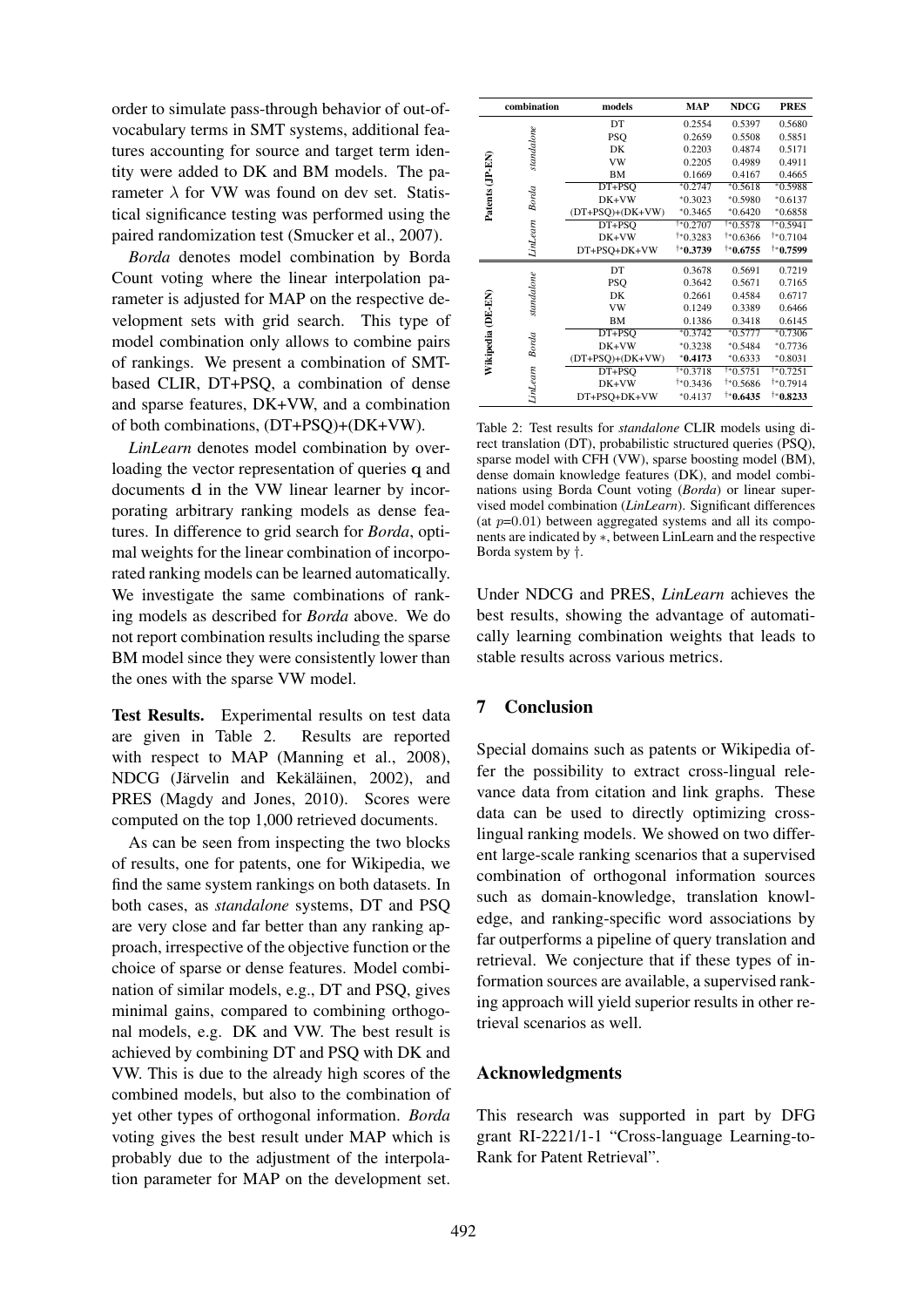### References

- Javed A. Aslam and Mark Montague. 2001. Models for metasearch. In *Proceedings of the ACM SIGIR Conference on Research and Development in Information Retrieval (SIGIR'01)*, New Orleans, LA.
- Bing Bai, Jason Weston, David Grangier, Ronan Collobert, Kunihiko Sadamasa, Yanjun Qi, Olivier Chapelle, and Kilian Weinberger. 2010. Learning to rank with (a lot of) word features. *Information Retrieval Journal*, 13(3):291–314.
- Andrei Z. Broder. 1997. On the resemblance and containment of documents. In *Compression and Complexity of Sequences (SEQUENCES'97)*, pages 21– 29. IEEE Computer Society.
- David Chiang, Yuval Marton, and Philip Resnik. 2008. Online large-margin training of syntactic and structural translation features. In *Proceedings of the Conference on Empirical Methods in Natural Language Processing (EMNLP'08)*, Waikiki, Hawaii.
- Jeffrey Chin, Maureen Heymans, Alexandre Kojoukhov, Jocelyn Lin, and Hui Tan. 2008. Crosslanguage information retrieval. Patent Application. US 2008/0288474 A1.
- Kareem Darwish and Douglas W. Oard. 2003. Probabilistic structured query methods. In *Proceedings. of the ACM SIGIR Conference on Research and Development in Information Retrieval (SIGIR'03)*, Toronto, Canada.
- Chris Dyer, Adam Lopez, Juri Ganitkevitch, Jonathan Weese, Ferhan Ture, Phil Blunsom, Hendra Setiawan, Vladimir Eidelman, and Philip Resnik. 2010. cdec: A decoder, alignment, and learning framework for finite-state and context-free translation models. In *Proceedings of the ACL 2010 System Demonstrations*, Uppsala, Sweden.
- Chris Dyer, Victor Chahuneau, and Noah A. Smith. 2013. A simple, fast, and effective reparameterization of IBM Model 2. In *Proceedings of the Conference of the North American Chapter of the Association for Computational Linguistics: Human Language Technologies*, Atlanta, GA.
- Yoav Freund, Ray Iyer, Robert E. Schapire, and Yoram Singer. 2003. An efficient boosting algorithm for combining preferences. *Journal of Machine Learning Research*, 4:933–969.
- Atsushi Fujii, Masao Utiyama, Mikio Yamamoto, and Takehito Utsuro. 2008. Overview of the patent translation task at the NTCIR-7 workshop. In *Proceedings of NTCIR-7 Workshop Meeting*, Tokyo, Japan.
- Sharad Goel, John Langford, and Alexander L. Strehl. 2008. Predictive indexing for fast search. In *Advances in Neural Information Processing Systems*, Vancouver, Canada.
- Erik Graf and Leif Azzopardi. 2008. A methodology for building a patent test collection for prior art search. In *Proceedings of the 2nd International Workshop on Evaluating Information Access (EVIA'08)*, Tokyo, Japan.
- Yunsong Guo and Carla Gomes. 2009. Ranking structured documents: A large margin based approach for patent prior art search. In *Proceedings of the International Joint Conference on Artificial Intelligence (IJCAI'09)*, Pasadena, CA.
- Kenneth Heafield. 2011. KenLM: faster and smaller language model queries. In *Proceedings of the EMNLP 2011 Sixth Workshop on Statistical Machine Translation (WMT'11)*, Edinburgh, UK.
- Kalervo Järvelin and Jaana Kekäläinen. 2002. Cumulated gain-based evaluation of IR techniques. *ACM Transactions in Information Systems*, 20(4):422– 446.
- Walid Magdy and Gareth J.F. Jones. 2010. PRES: a score metric for evaluating recall-oriented information retrieval applications. In *Proceedings of the ACM SIGIR conference on Research and development in information retrieval (SIGIR'10)*, New York, NY.
- Christopher D. Manning, Prabhakar Raghavan, and Hinrich Schütze. 2008. Introduction to Information *Retrieval*. Cambridge University Press.
- Franz Josef Och. 2003. Minimum error rate training in statistical machine translation. In *Proceedings of the 41st Meeting on Association for Computational Linguistics (ACL'03)*, Sapporo, Japan.
- Sooyoung Oh, Zhen Lei, Wang-Chien Lee, Prasenjit Mitra, and John Yen. 2013. CV-PCR: A contextguided value-driven framework for patent citation recommendation. In *Proceedings of the International Conference on Information and Knowledge Management (CIKM'13)*, San Francisco, CA.
- Daniel Sheldon, Milad Shokouhi, Martin Szummer, and Nick Craswell. 2011. Lambdamerge: Merging the results of query reformulations. In *Proceedings of WSDM'11*, Hong Kong, China.
- Qinfeng Shi, James Petterson, Gideon Dror, John Langford, Alexander J. Smola, Alexander L. Strehl, and Vishy Vishwanathan. 2009. Hash Kernels. In *Proceedings of the 12th Int. Conference on Artificial Intelligence and Statistics (AISTATS'09)*, Irvine, CA.
- Jason R. Smith, Chris Quirk, and Kristina Toutanova. 2010. Extracting parallel sentences from comparable corpora using document level alignment. In *Proceedings of Human Language Technologies: The 11th Annual Conference of the North American Chapter of the Association for Computational Linguistics (NAACL-HLT'10)*, Los Angeles, CA.